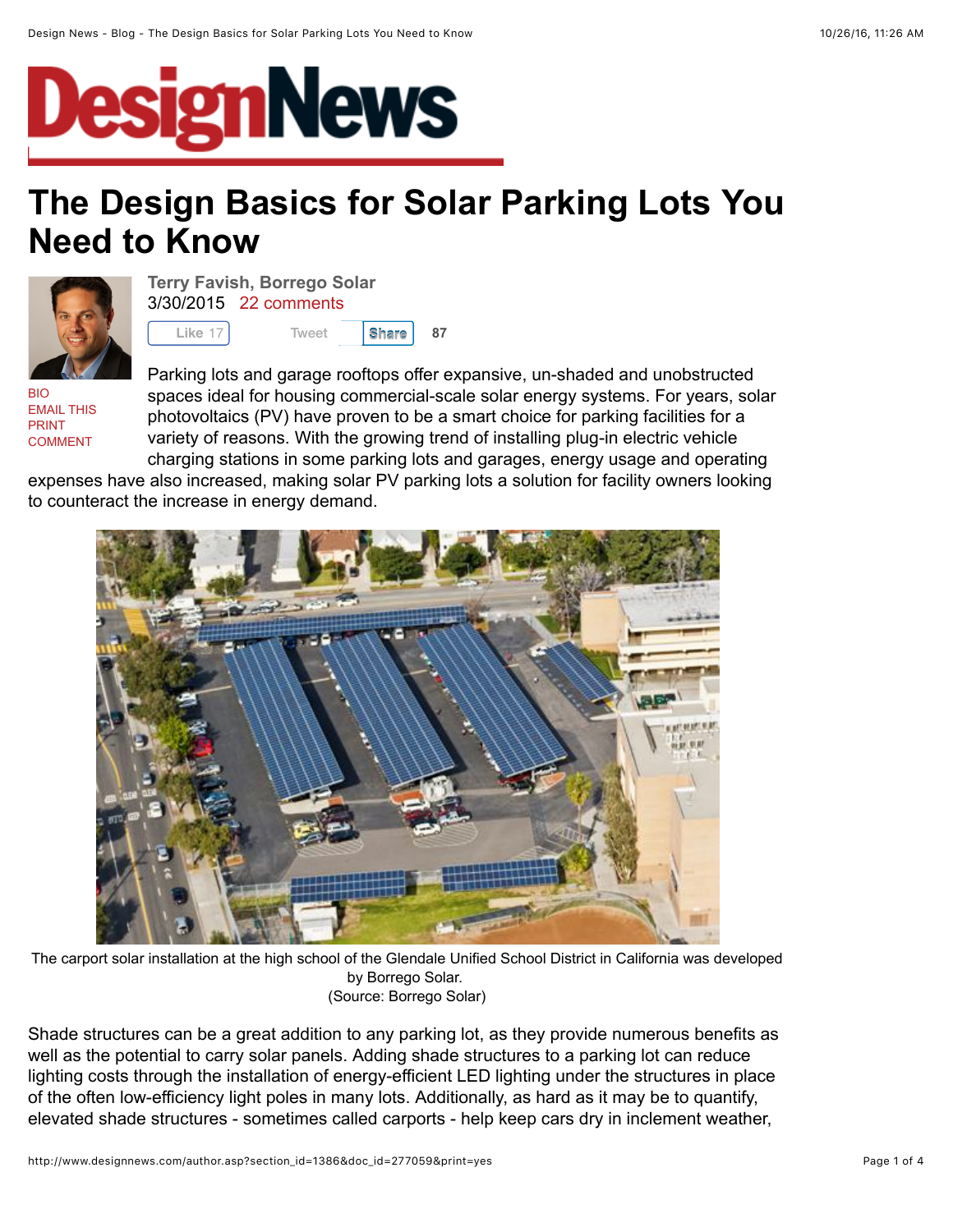provide security from sun and hail damage, and keep cars cooler in the summer.

Solar carports present unique challenges when it comes to system design, permitting, project management, and construction. Additional specialization is typically needed, such as a geotechnical engineer, a structural engineer, a drilling excavator, and a steel erector. The good news is that once the groundwork is done, constructing the solar shade structure is well within the capabilities of an experienced solar design and construction firm.

#### **Geotechnical and Topographic Considerations**

The solar support structure is just that, a structure that supports PV modules. It is a necessary component of the system, but it is not the portion of the system that is making, or saving, the customer money. Therefore, the structure's design must be economical enough to make the project financeable yet robust enough to safely support the PV modules and all required loads. To help accomplish this, a geotechnical report should be commissioned for the specific project.

## **MORE FROM DESIGN NEWS:** [See How Solarbox Turns Iconic London Phone Booths into Mobile](http://www.designnews.com/author.asp?section_id=1386&doc_id=276968) Charging Stations

To ensure that low-side clearances are met without exceeding any of the structural design constraints, a topographic survey of the parking lot and a model of each solar support structure are created. This model sets foundation locations and elevations as well as the column heights for fabrication. During this process, the structural engineering team works closely with engineers in other disciplines to make sure that the structural requirements are balanced with such things as module stringing, ADA path-of-travel constraints, underground utilities, and other project-specific requirements.

## **Tilt of the Solar Array & Energy Production**

The tilt of the array is another consideration, since it factors into energy production. The best balance between support-structure cost and solar production is achieved using tilt angles in the 5- 10° range.

In years past, solar support structures were primarily erected using light-gauge structural steel with a column spacing of 18 ft - spanning two parking stalls - and no exposed concrete above grade. Design improvements and DSA guidelines have since led to solar support structures erected using heavier-gauge structural steel columns spaced every 27 ft - spanning three parking stalls - and structural steel beams with light-gauge purlins that support the solar modules. These structures typically have a galvanized finish, and the foundation includes 24 to 36 in. of exposed concrete above grade to protect the columns from vehicle damage.

## **Important Electrical Design Parameters**

Many of the electrical design best practices for roof- and ground-mounted PV are equally applicable to carport projects. For example, the engineering analysis for combiner sizes and locations relative to the inverter, trench or conduit routes, conductor material, and other basic electrical layout and code*-*compliance considerations are all very similar, regardless of racking type. However, there are some unique considerations because solar carports are above or adjacent to areas where the general public congregates. These structures are often noncontiguous and typically located a good distance away from the point of interconnection.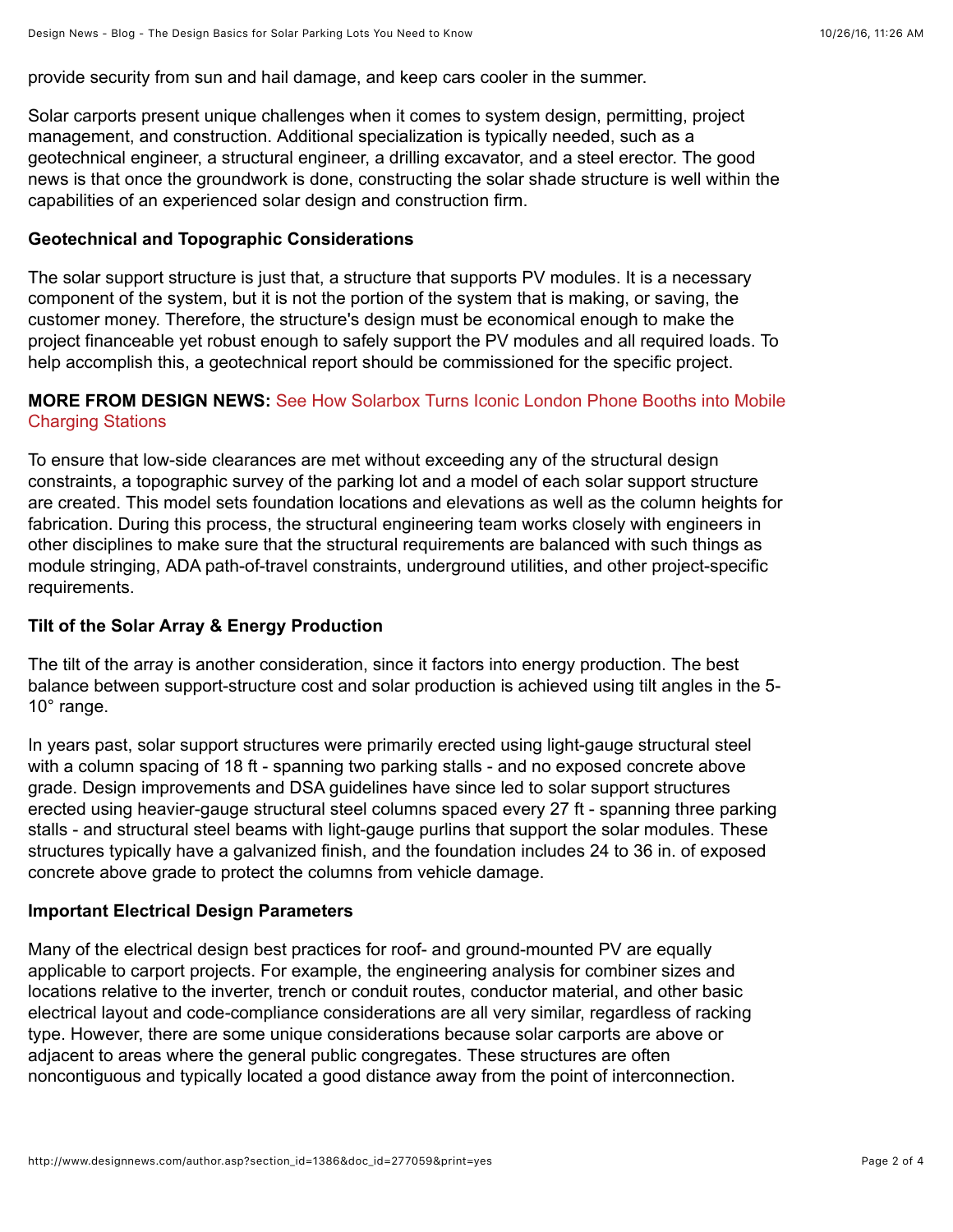

The carport solar installation at the Theodore Roosevelt Middle School in Glendale, Calif. (Source: Borrego Solar)

Proximity to the general public has two ramifications: First, safety is paramount; second, people observe the product's aesthetics and workmanship every day. From an electrical standpoint, safety considerations include proper equipment grounding and bonding, appropriate placards and signs, reliable and well-thought-out wire management, and an appropriate area-lighting system design. While aesthetic concerns are not as important as protecting the public from hazards, people tend to see the underside of the canopy much more frequently than the front side of the modules. Haphazard wiring or conduit runs can negatively impact how the public and the client perceive a project. Pay attention to wire management, conduit routing and equipment-grounding details, emphasizing quality work and minimizing its visual impact.

## **MORE FROM DESIGN NEWS:** [Fate of Expiring Federal Solar Tax Credit Remains Unknown](http://www.designnews.com/document.asp?doc_id=276914)

The physical location and size of carport arrays probably have the biggest impact on the electrical design. Since the layout is highly dependent on the geometry of each parking area and the stall striping, the system design is highly site specific. In certain scenarios, there may be a strong argument for a distributed inverter design, such as multiple small carports, each with module quantities that match available inverter capacities. In other cases, such as when a fewer number of larger structures are evenly distributed around the point of connection, a centralized inverter design may make sense. The on-site utilization voltage may also impact the electrical design. If you are interconnecting to a 208 VAC service, then it may make sense to distribute string inverters across the site, since many central inverters operate at 480 VAC.

## **Collaborative & Experienced Project Partners**

It's important to find a solar projects partner who has shown success developing carport projects, as not all properties are a good fit for this program. Working with the utilities on permitting and interconnection can be difficult without experience. The solar partner you choose should have a long track record of installing rooftop and ground-mounted, commercial-scale solar energy